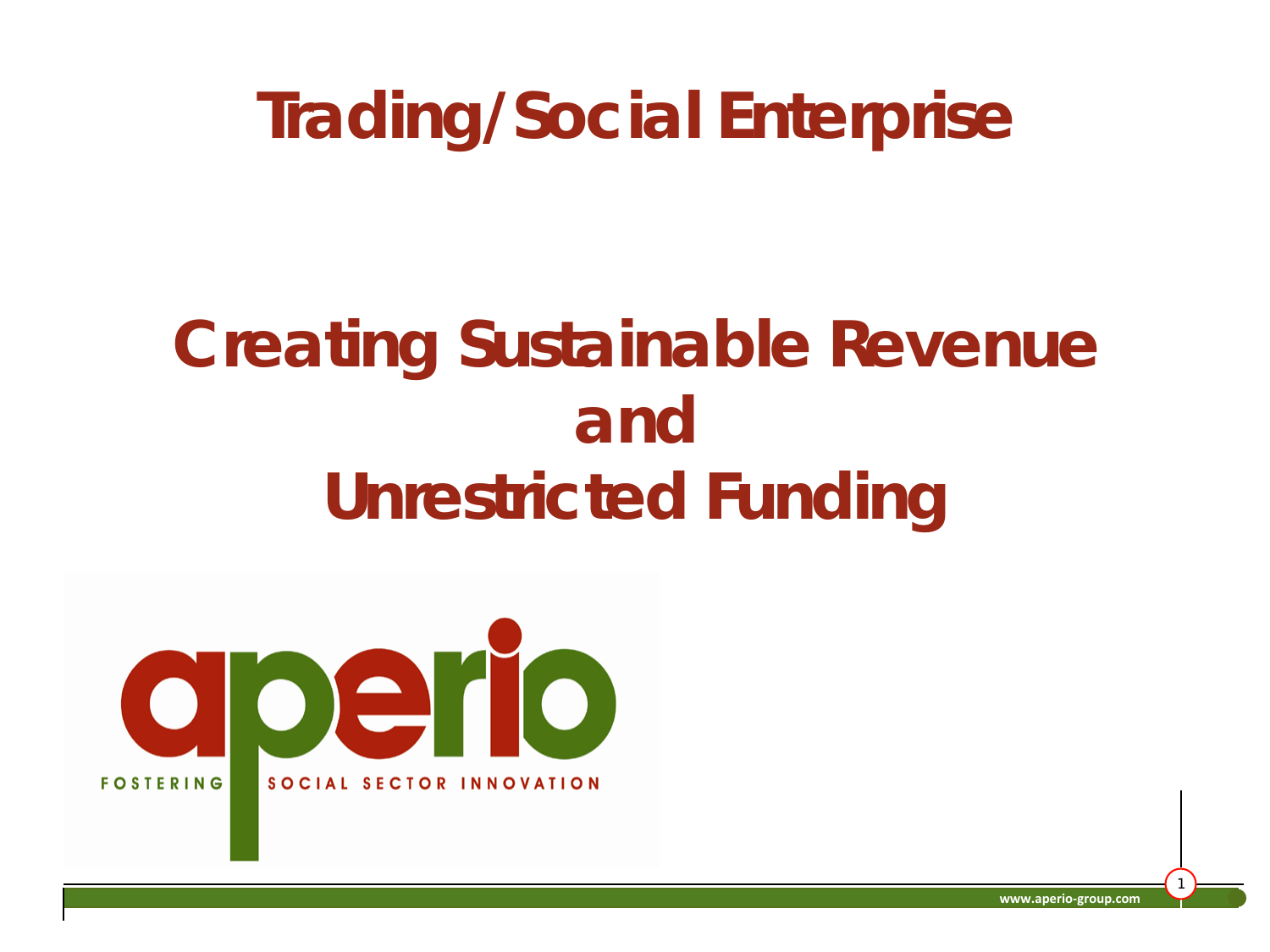**"The reasonable man adapts himself to the world; the unreasonable one persists in trying to adapt the world to himself. Therefore, all progress depends on the unreasonable man" (Shaw)**

#### • **Entrepreneurs**

- Unreasonable i.e. dogged determination, a healthy impatience
- Change agents/shaping events
- Passionate idealists
- See change as the norm and as healthy
- Take risks, work with uncertainties/doubt
- Constantly shift resources from lower to higher areas of productivity and yield
- **They live their values, turning their dreams into reality**
- **They combine art and science; being creative, whilst trusting logic and intuition**
- **Have a dream, live it**

### **Being an Entrepreneur is Crucial**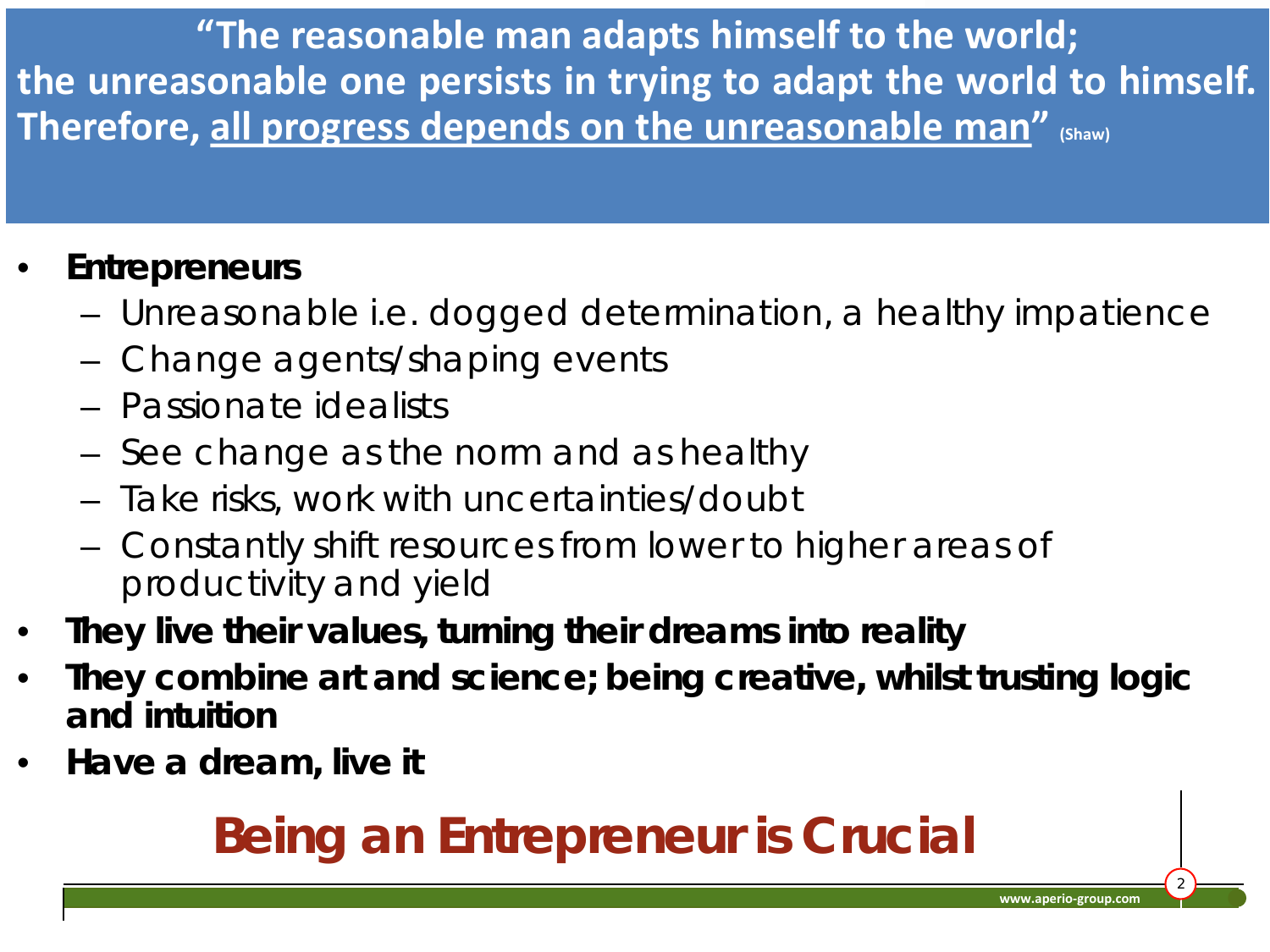

### **Social Enterprise - Definition**

**Businesses with primarily social objectives whose surpluses are principally reinvested for that purpose in the business or in the community, rather than being driven (solely) by the need to maximise profit for shareholders and owners** 

- **Combines Social and Financial Return**
- **Can be a NGO with Social Enterprises/Trading**
- **Can be a Pure Social Enterprise/social firm or SME with a social purpose/outcome**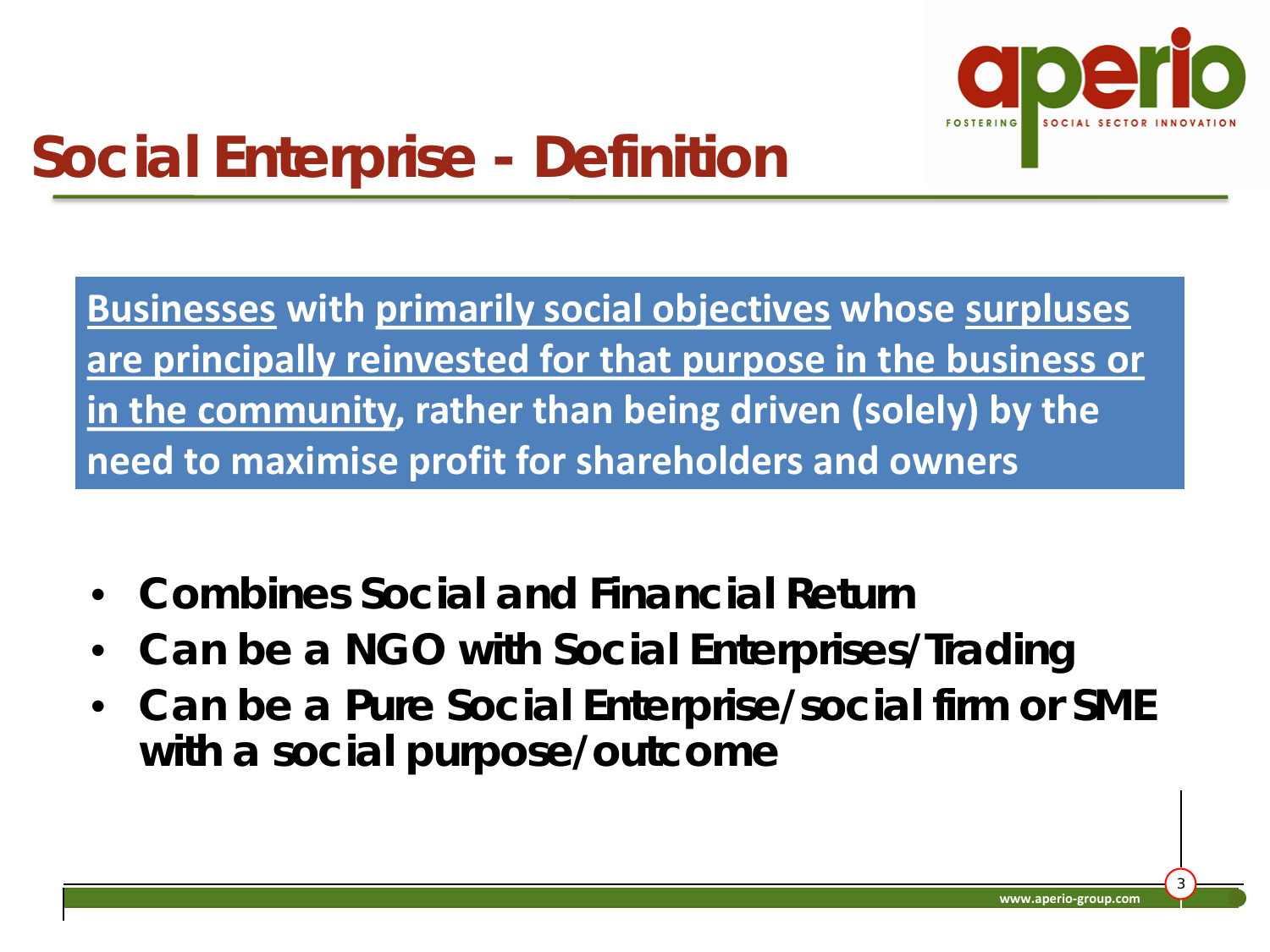

### A Variety of Return Possibilities (Venturesome)

#### • **Model 1: Profit Generator**

- Maximising profit; no predetermined social impact
- Profits goes to NGO and investors (potential average FROI)
- E.G. Oxfam shops, VST, TSN, Belu Water

#### • **Model 2: Trade-off**

- Trading creates social impact and some profits (potential below average FROI)
- Increase social impact at the expense of profit
- E.G. Fair trade businesses, microfinance, social firms employing disadvantaged people, Ethical Property Company

#### • **Model 3: Lock-step**

- Trading has a social impact
- If increase impact, profits increase (potential average FROI)
- E.G. Cooperatives, wind farms, Justgiving.com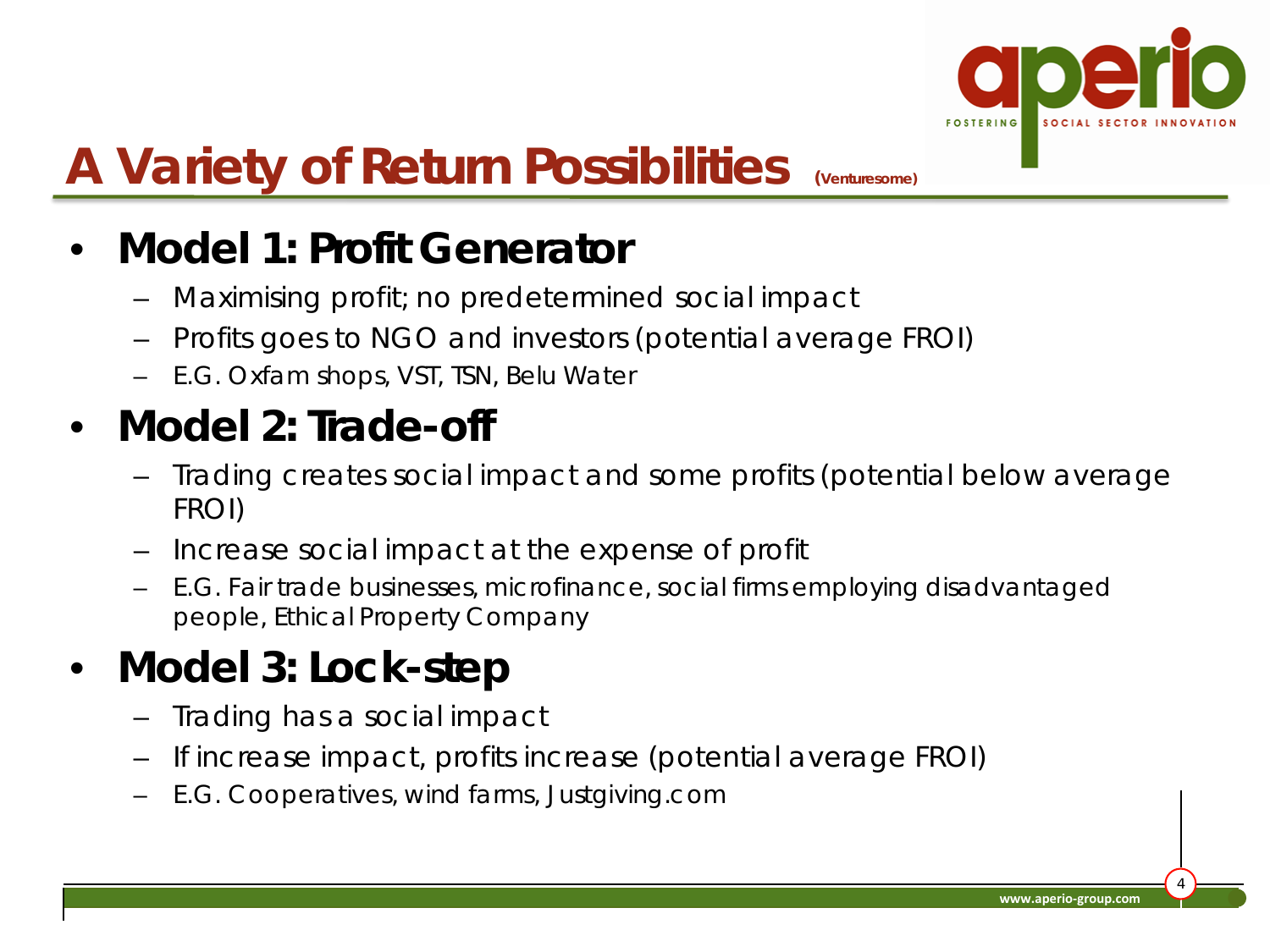

#### **Case Studies – Process and Outcomes**

- 1. Mission related counselling services, not maximising profits; created service £1.8m turnover/£100k profit, 110 contracts; with 20FTE new jobs and 60 independent contractors (Counselling)
- 2. Charity trading, creating EAP programme generating unrestricted funds (dividends) plus value (one SE values at £1.9m) (Counselling and Well Being)
- 3. From a regional base mission related SE £2.5m turnover, 20% profit, created 50 jobs (Advocacy and Support Services)
- 4. Taking an existing mission related training and consultancy service from loss to profitability (Service Delivery and Campaigning)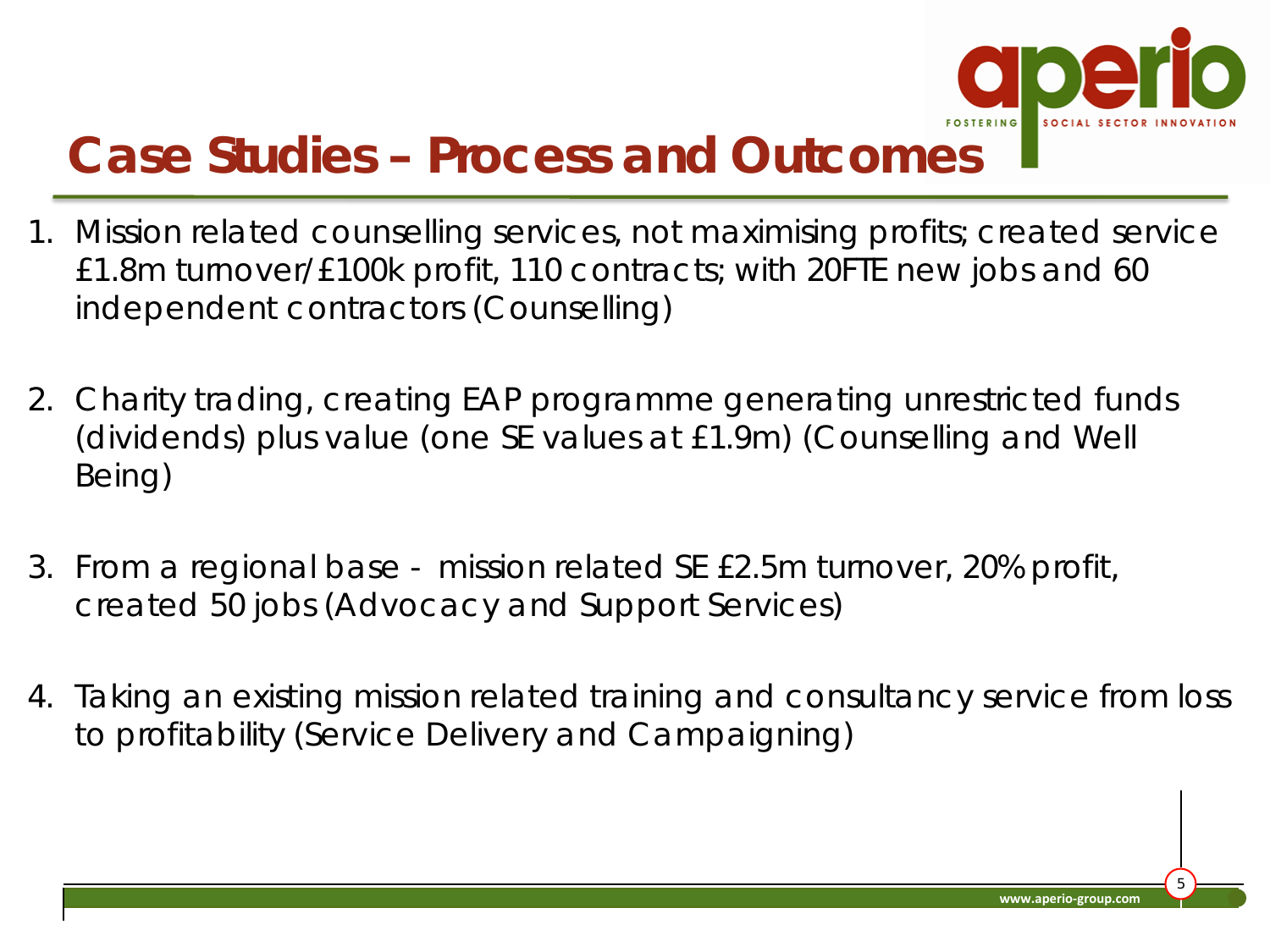

### **Social Investment - Definition**

- **Social Investment is defined as being the supply of finance and non-financial support with the objective of either:**
	- Strengthen an organisations social, environmental, economic or cultural impact (or)
	- Achieve above and see a financial return on capital
- **Investing for financial gains alone would not fall within this definition**
- **Existing funds/create funds**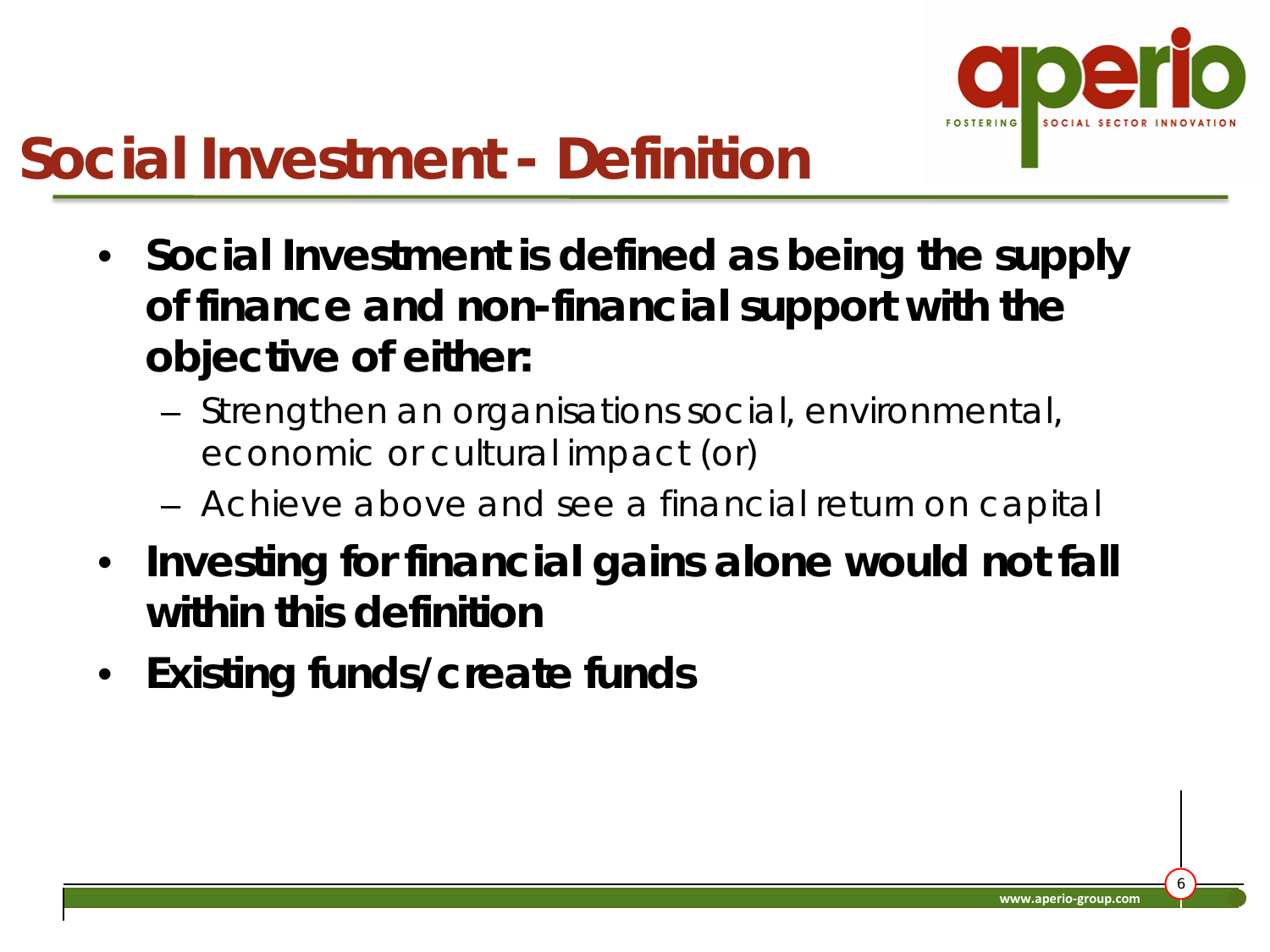

## **Investor Motivation**

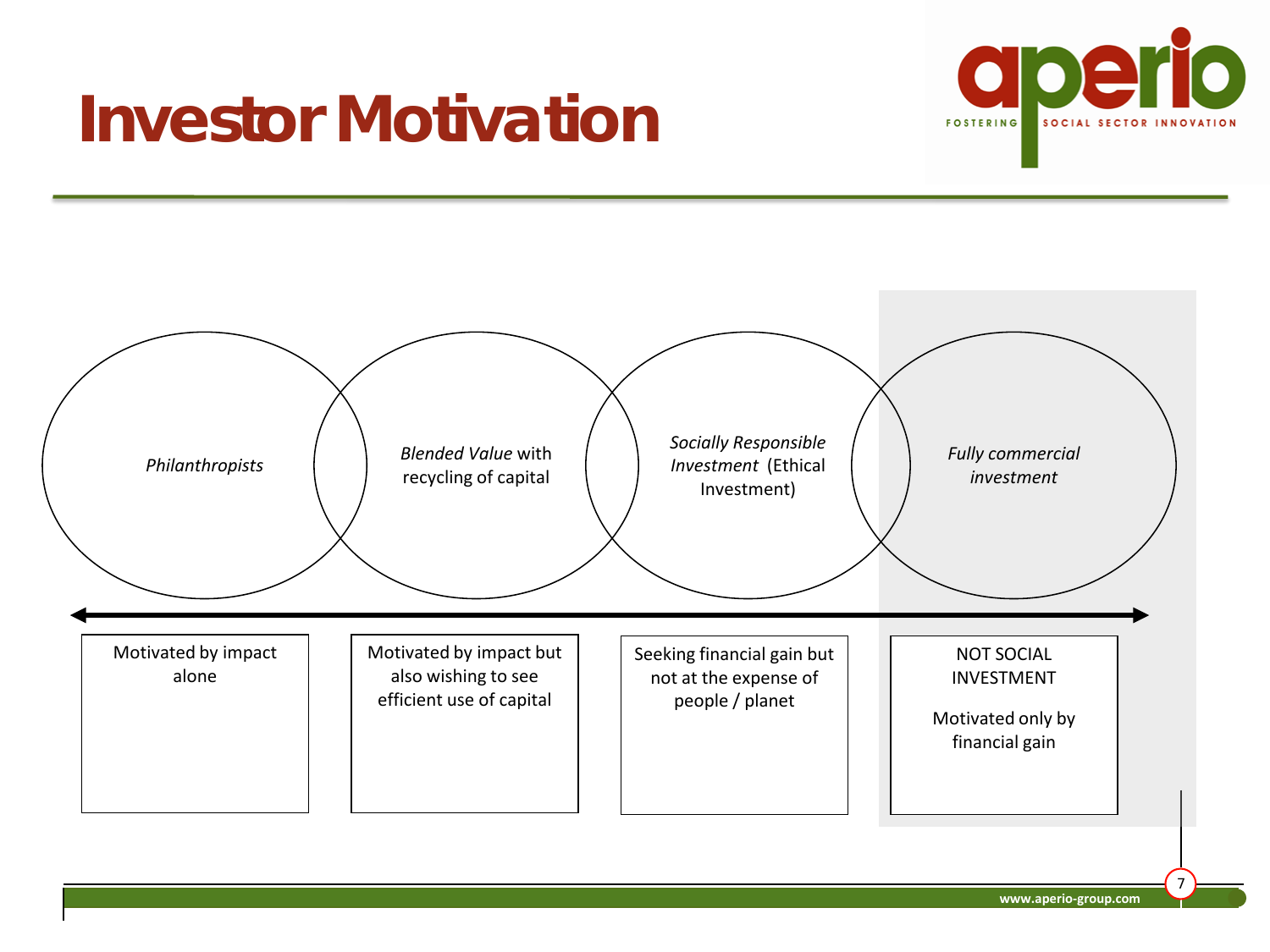### **Multiple Funders/Multiple Needs** venturesome

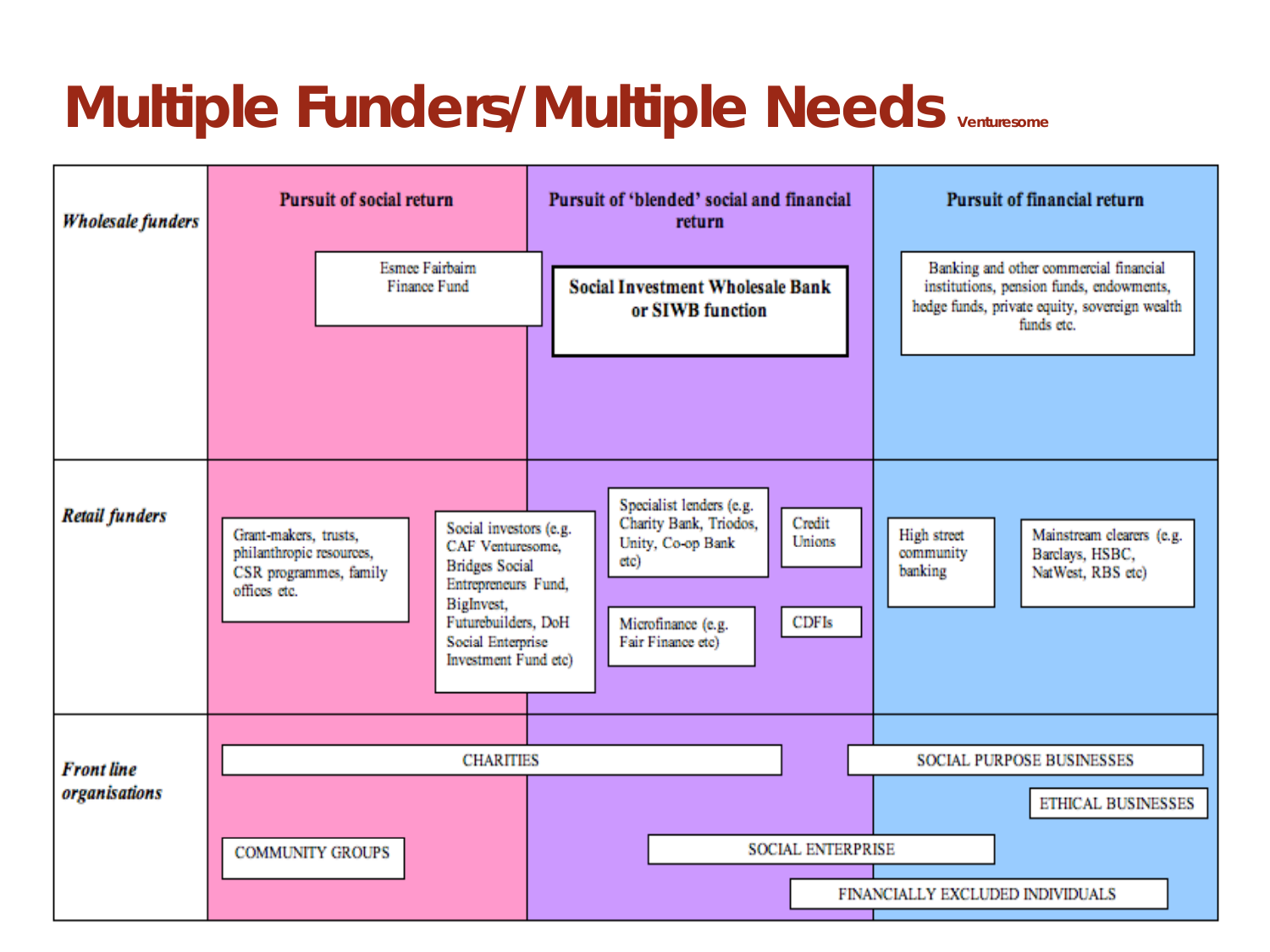| <b>High</b><br>repay<br>rate | Secured<br>loans               | <b>Charity Bank</b><br><b>Triodos Bank</b><br><b>Unity Trust Bank</b> | <b>Futurebuilders</b><br>Big Issue (Loans)                                                    |                                                                                           |
|------------------------------|--------------------------------|-----------------------------------------------------------------------|-----------------------------------------------------------------------------------------------|-------------------------------------------------------------------------------------------|
|                              | Unsecured<br>loans             | <b>Futurebuilders</b><br>Communitybuilders                            | <b>Futurebuilders</b><br>Venturesome<br>Big Issue (Loans)<br><b>Adventure Capital</b><br>Fund | Communitybuilders<br><b>Futurebuilders</b><br><b>Health SE Fund</b>                       |
|                              | Equity /<br>Patient<br>Capital |                                                                       |                                                                                               | Bridges S.E. Fund<br>Triodos S.E. Fund<br>Venturesome<br><b>Adventure Capital</b><br>Fund |
| Low<br>repay<br>rate         | Grants                         |                                                                       |                                                                                               | Impetus<br>Breakthrough<br>.                                                              |
|                              |                                | <b>Fixed Asset</b><br><b>Working Capital</b><br>Acquisition           |                                                                                               | Growth and<br>Development                                                                 |
|                              |                                | Low risk                                                              |                                                                                               | <b>High Risk</b>                                                                          |
|                              |                                |                                                                       |                                                                                               |                                                                                           |
|                              |                                |                                                                       |                                                                                               |                                                                                           |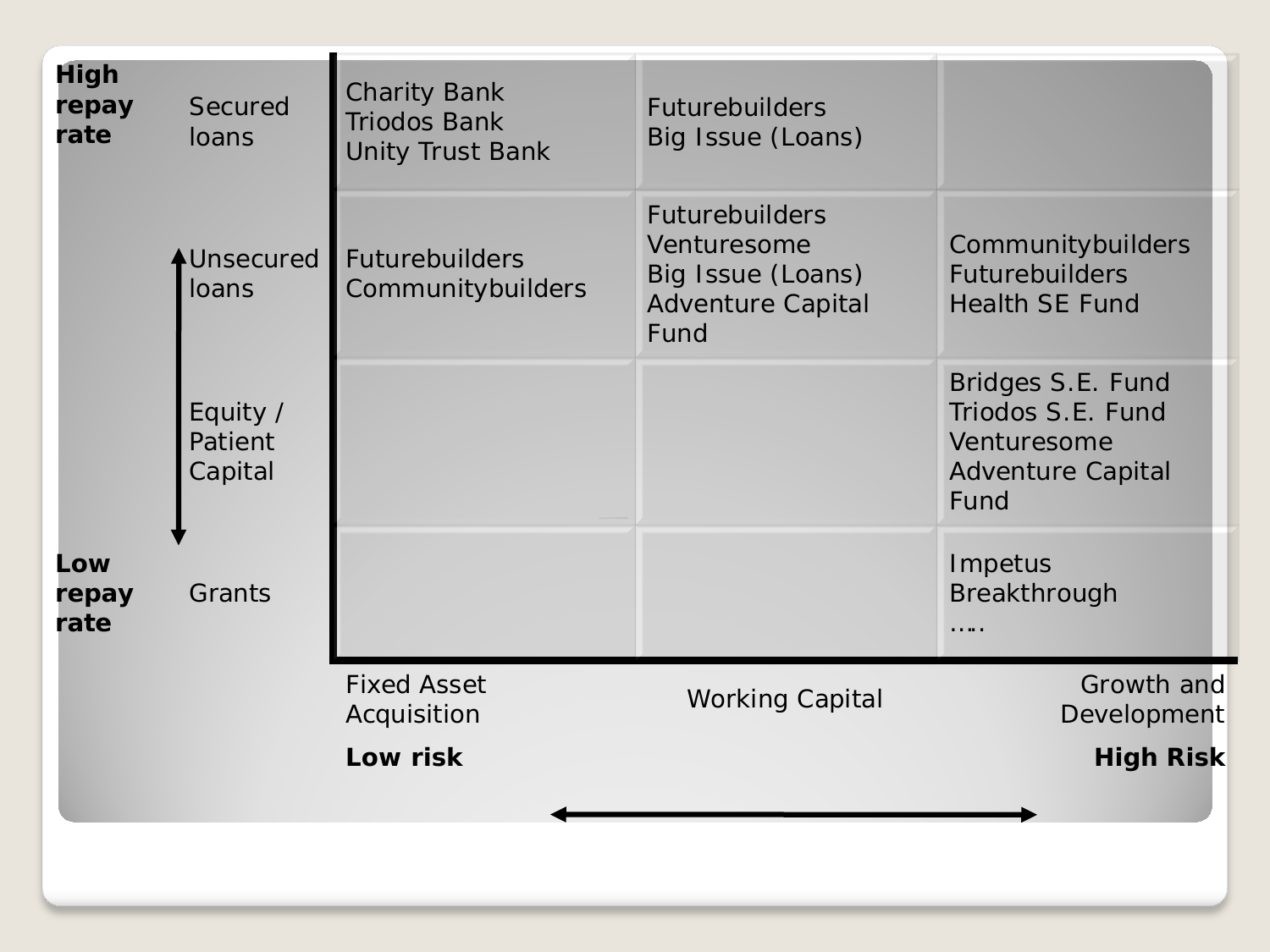| nvestor<br>$\overline{\mathsf{x}}$              | <b>Highly</b><br>Engaged | <b>Impetus Trust</b><br><b>VPF</b><br><b>PEF</b><br>Launchpad | <b>Bridges SE Fund</b><br><b>Triodos SE Fund</b> | [Venture Capital /<br>Private Equity]                                      |  |
|-------------------------------------------------|--------------------------|---------------------------------------------------------------|--------------------------------------------------|----------------------------------------------------------------------------|--|
| Engagement<br>$\overline{\mathbf{b}}$<br>Degree | <b>Not</b><br>engaged    | <b>UnLtd Ventures</b><br><b>Breakthrough</b>                  | Venturesome<br><b>Adventure Capital</b><br>Fund  |                                                                            |  |
|                                                 |                          | Various grant<br>making trusts                                | <b>Charity Bank</b>                              | <b>Various SRI Funds</b><br><b>Triodos Bank</b><br><b>Unity Trust Bank</b> |  |
|                                                 |                          | Philanthropy                                                  | <b>Blended value</b>                             | Commercial                                                                 |  |
|                                                 |                          | <b>Investor Motivation</b>                                    |                                                  |                                                                            |  |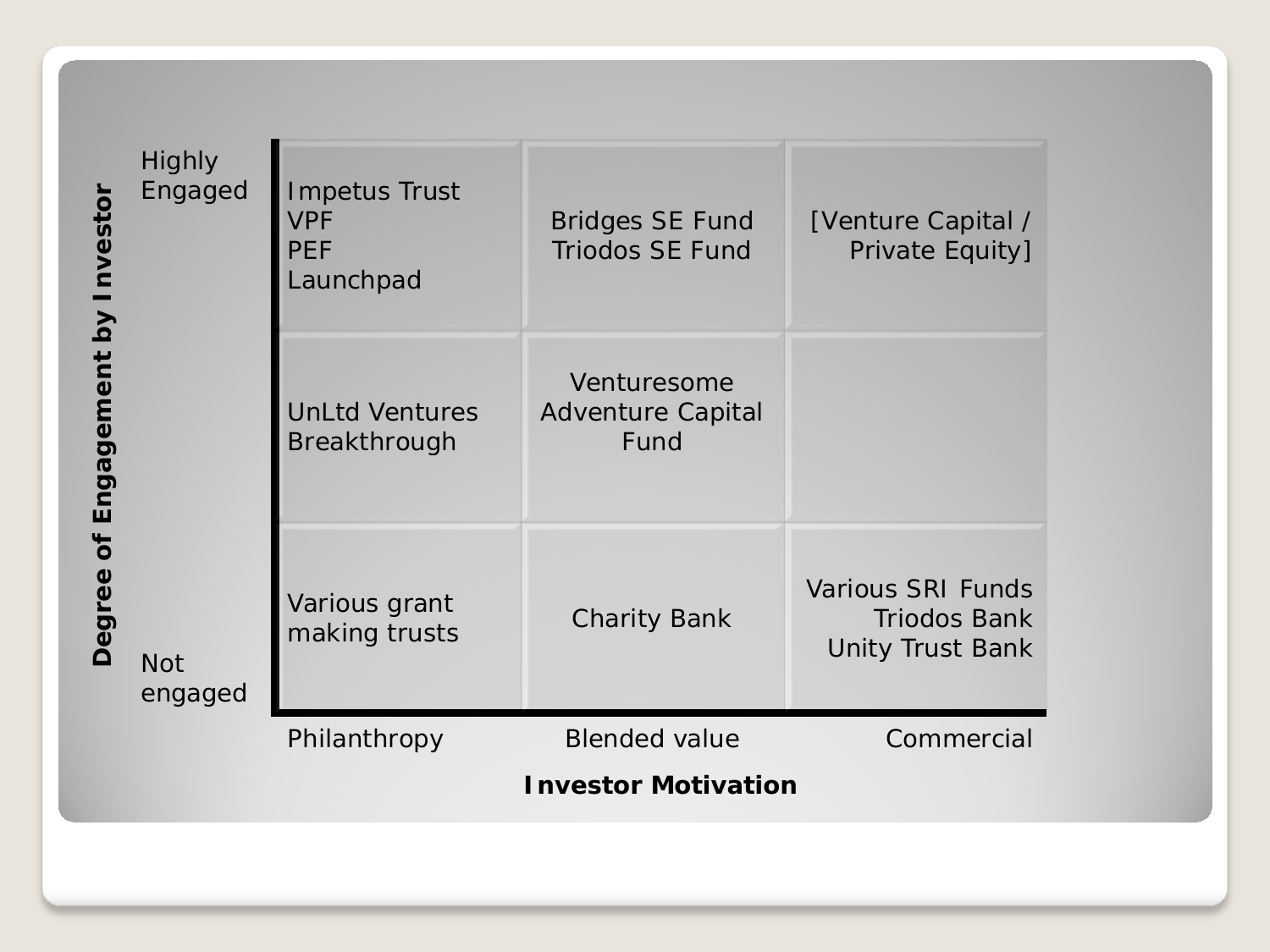| Maturity /<br>Exit                           |                                                                                |                                                                                                                              |                                                                                                | Public offerings<br>via Triodos etc<br><b>Social Stock</b><br>Exchange<br>Regular donors |
|----------------------------------------------|--------------------------------------------------------------------------------|------------------------------------------------------------------------------------------------------------------------------|------------------------------------------------------------------------------------------------|------------------------------------------------------------------------------------------|
| Expansion                                    |                                                                                |                                                                                                                              | <b>Bridges SE Fund</b><br><b>Triodos SE Fund</b><br>Community<br>bonds<br><b>Impetus Trust</b> |                                                                                          |
| Growth to<br>profitabilit<br>y and<br>impact |                                                                                | Venturesome<br><b>Futurebuilders</b><br>Communitybuild<br>ers<br><b>Health SE Fund</b><br>Major gifts<br><b>Breakthrough</b> |                                                                                                |                                                                                          |
| Startup                                      | UnLtd, UnLtd<br><b>Ventures</b><br>Launchpad<br>Small grants<br>Personal funds |                                                                                                                              |                                                                                                |                                                                                          |
|                                              | <b>Increasing</b><br>time                                                      |                                                                                                                              |                                                                                                |                                                                                          |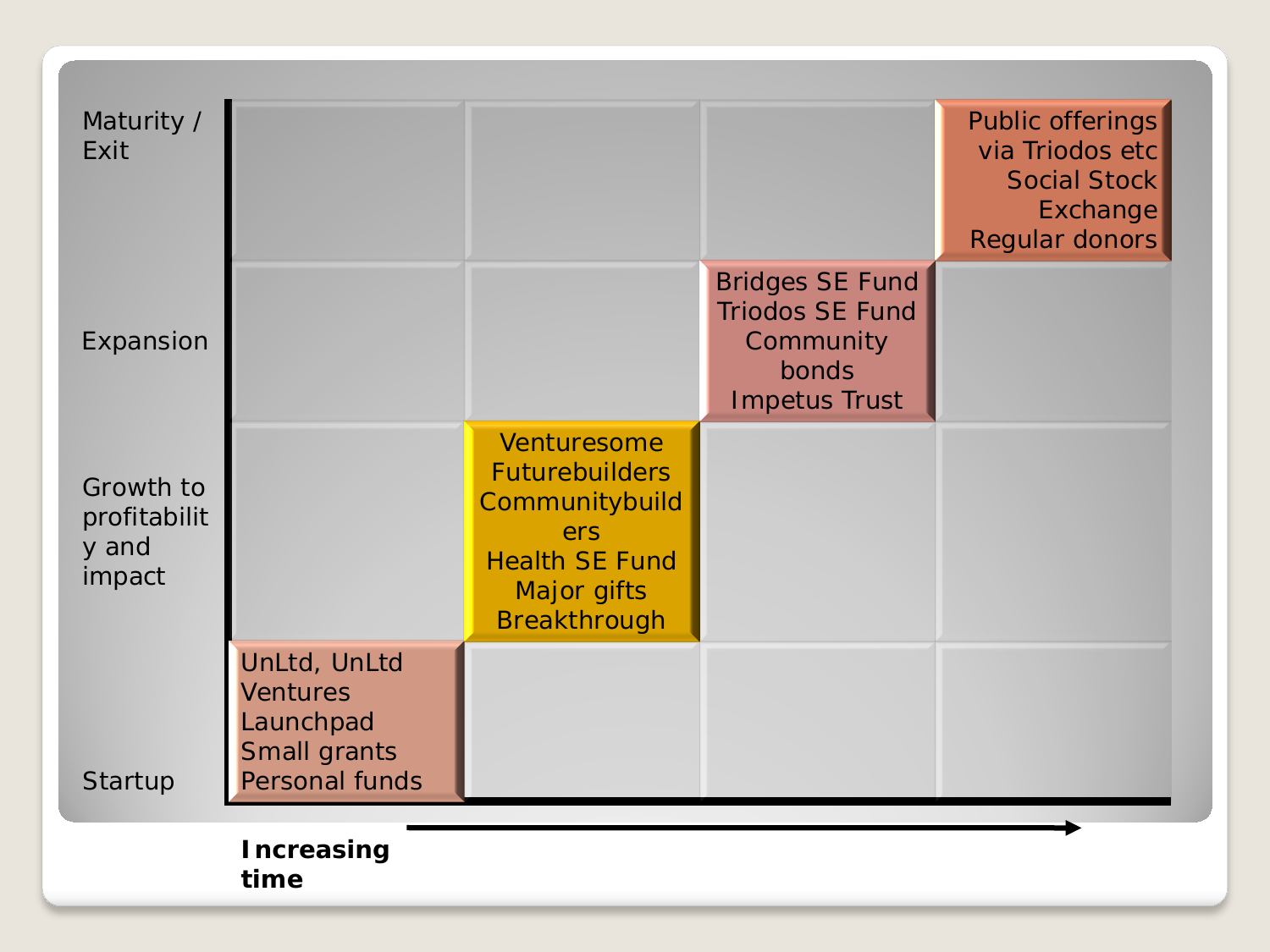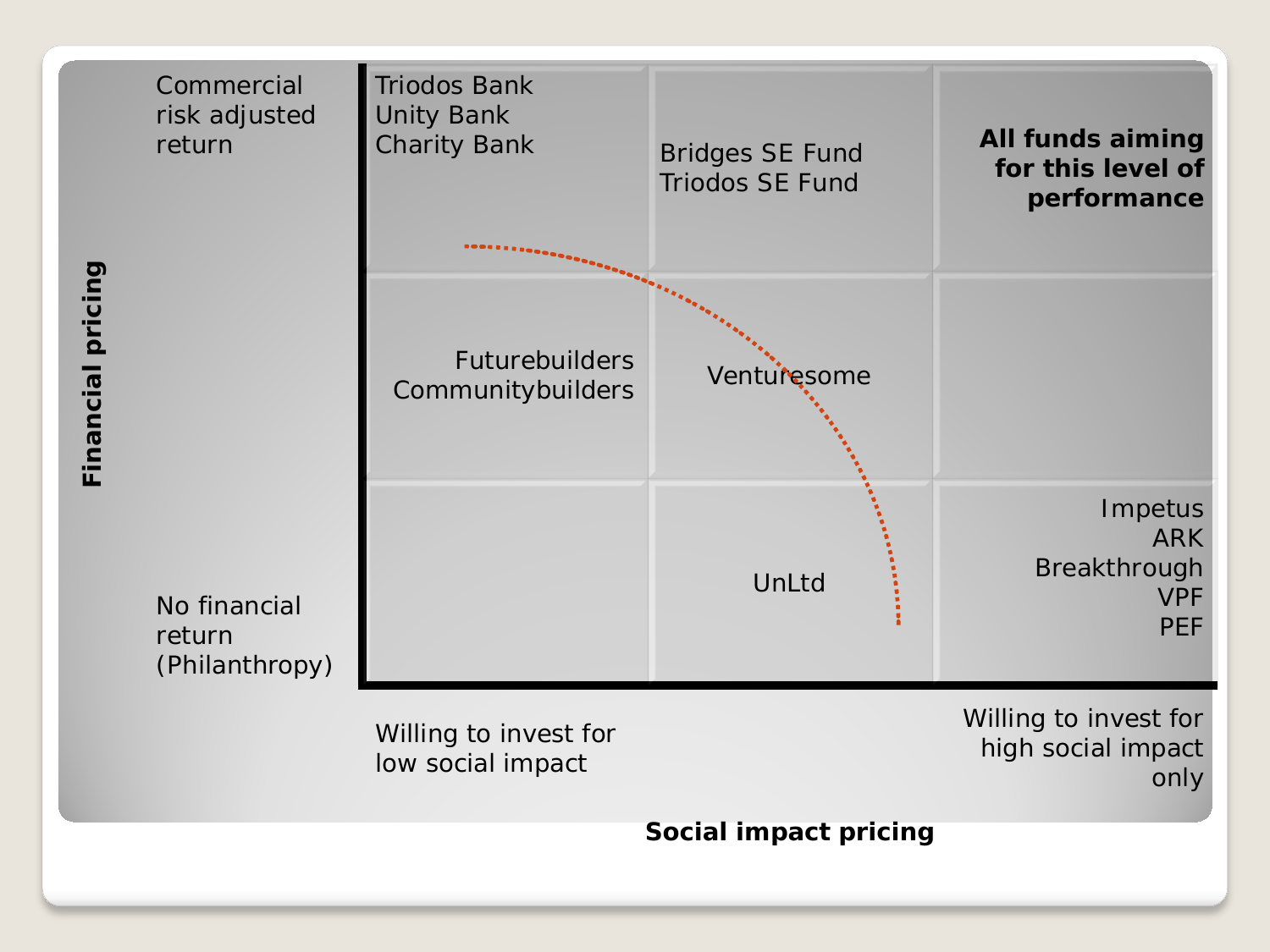

# **Emerging Activities**

- **In-house social investment funds (regional and national)**
- **Social Impact Bond – raising £5m pilot**
	- Investors take the risk/provides working capital/payments tied to government cost savings
- **Big Society Capital – Investing in:**
	- Financial products e.g. Social impact bonds and intermediaries
	- Issues matching supply with demand
- **Scope VP Fund to build housing for disabled adults**
	- Leveraging combining donation, gift aid, loans £18k unit costs donor £1,750

#### • **Big Issue Invest Fund £10m – risk capital to SE**

– NESTA: £1m; Esmee Fairbairn £750k; Deutsche Bank £450k

#### • **Bonds/shares**

- Scope £20m bond
- East London Bond (Royal Bank of Canada bond trustee/funder)
- Shares: Cafe Direct £5m, Ethical Property £7m
- **Impact investing**
	- Growing (est. in 10 years \$500bn)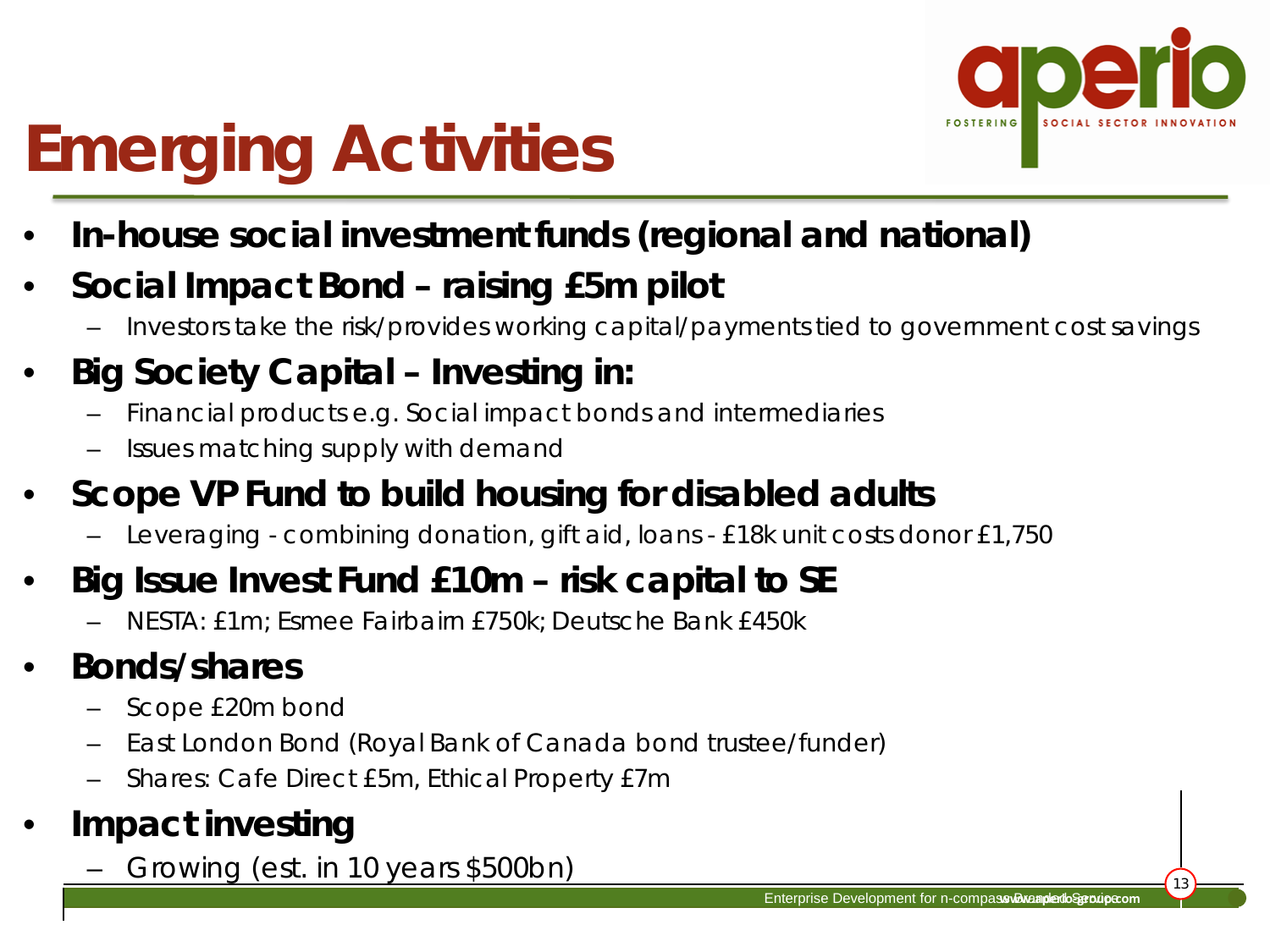



- **'The cure for Apple is not cost cutting. The cure for Apple is to innovate out of its current predicament' Steve Jobs**
- **Innovation is one of the main ways to survive and thrive in a recession …………..but it has to be the right type of innovation**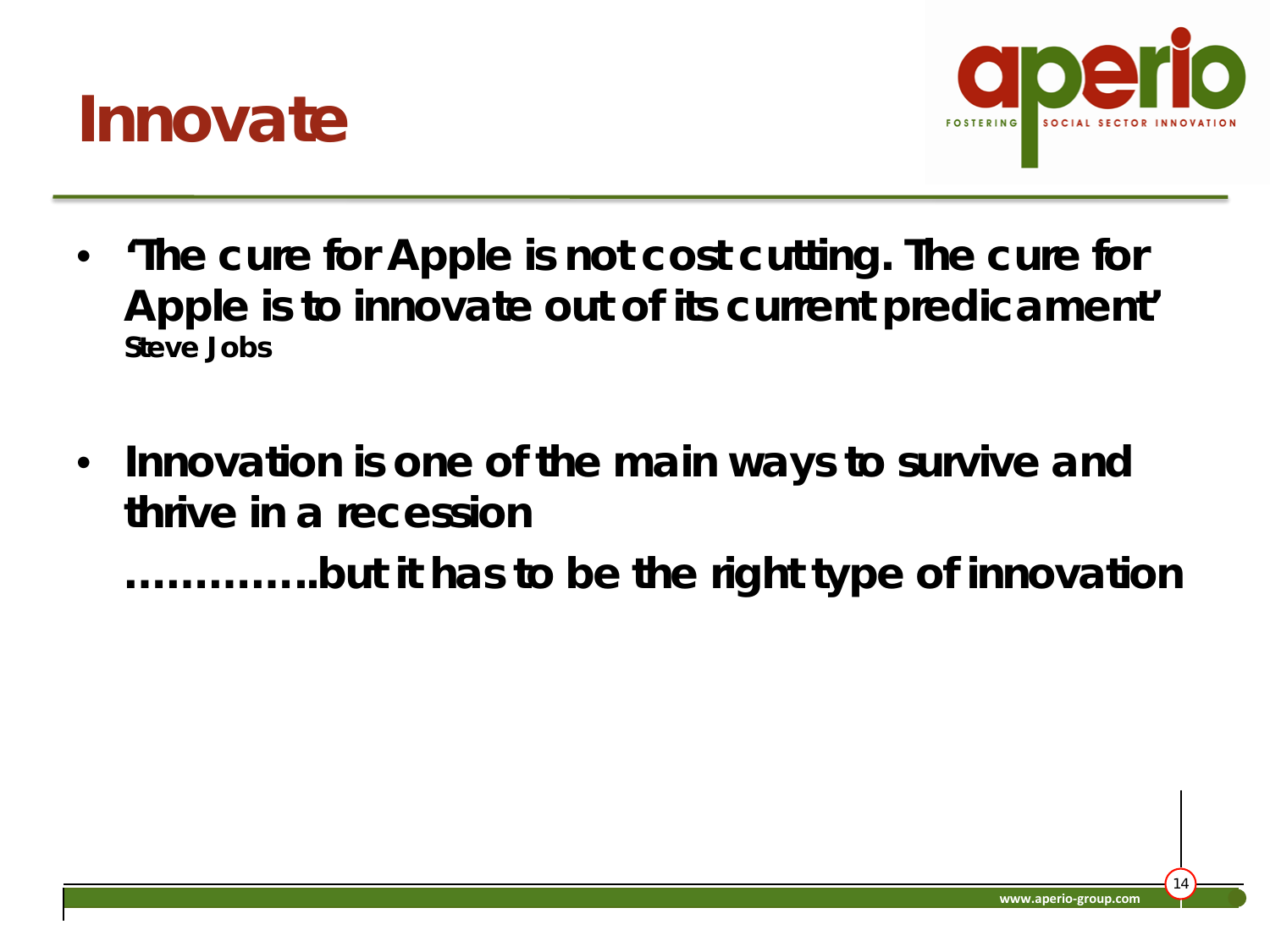# **Some SE Legal Choices**



#### • **Legal**

- Company Limited by Guarantee (CLG)
- Company Limited by Shares (CLS)
- Industrial and Provident Societies (Cooperatives)

#### • **Status**

- None
- Charity status (Usually for a CLG)
- Community Interest Company (CIC) (Can be a CLG, CLS)
- **When choosing consider the purpose of the enterprise**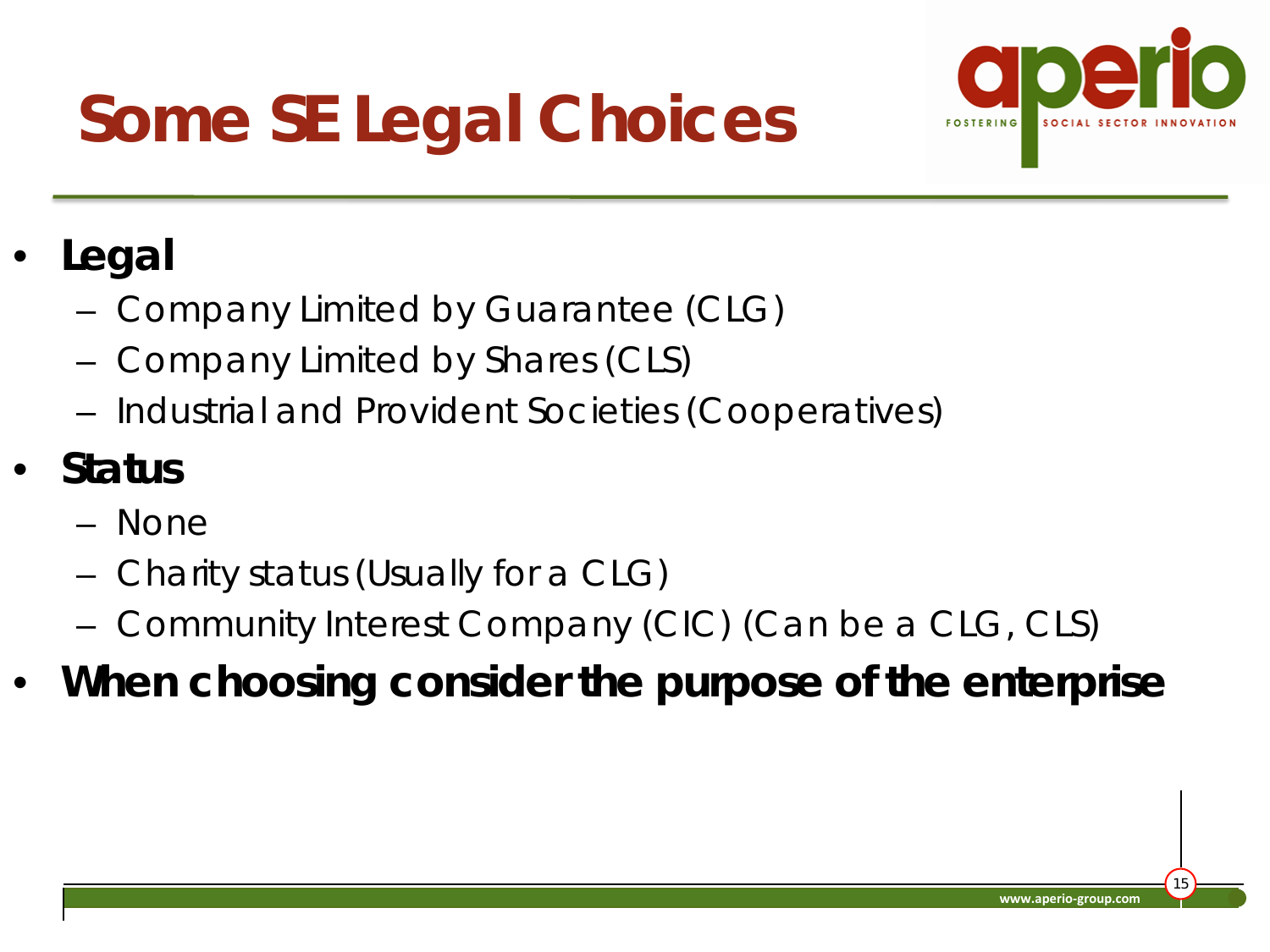## **Unincorporated**



- **Informal**
- **Advantages**
	- Quick/inexpensive
	- Can achieve charitable status
	- Easy to wind up

#### • **Disadvantages**

- Does not exist as a legal entity
- Members held personally liable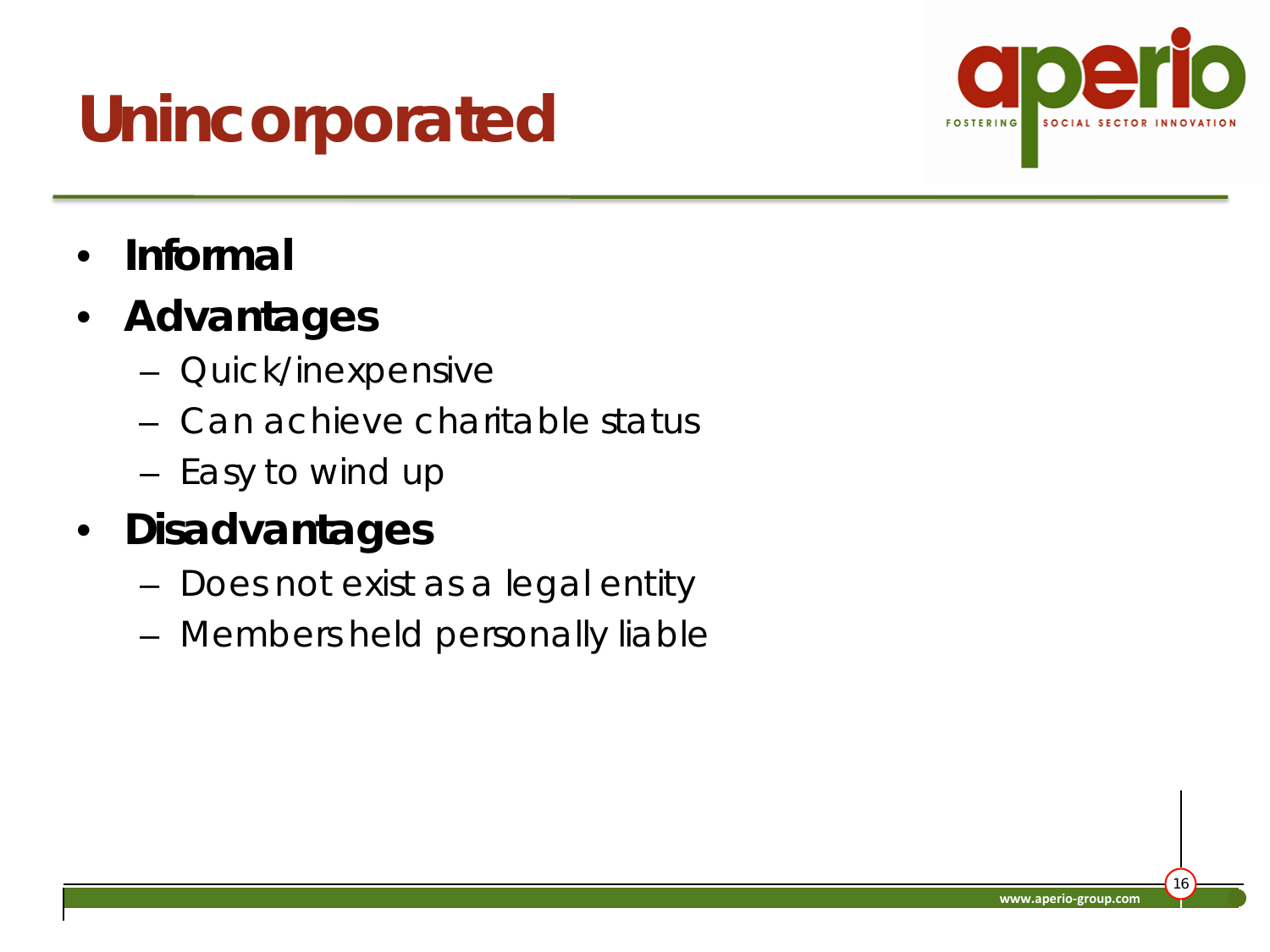# **Company Limited by Guarantee**



- **Traditionally used by charities**
- **No shareholders, just members**
	- Power to elect Board, appoint auditors, change Memorandum and Articles of Association
- **No dividends**
- **Financed by loans/grants**
- **Advantages**
	- Separate legal entity/limited personal liability
	- Can own property etc
- **Disadvantages**
	- Fees to incorporate
	- Regulated by Companies Act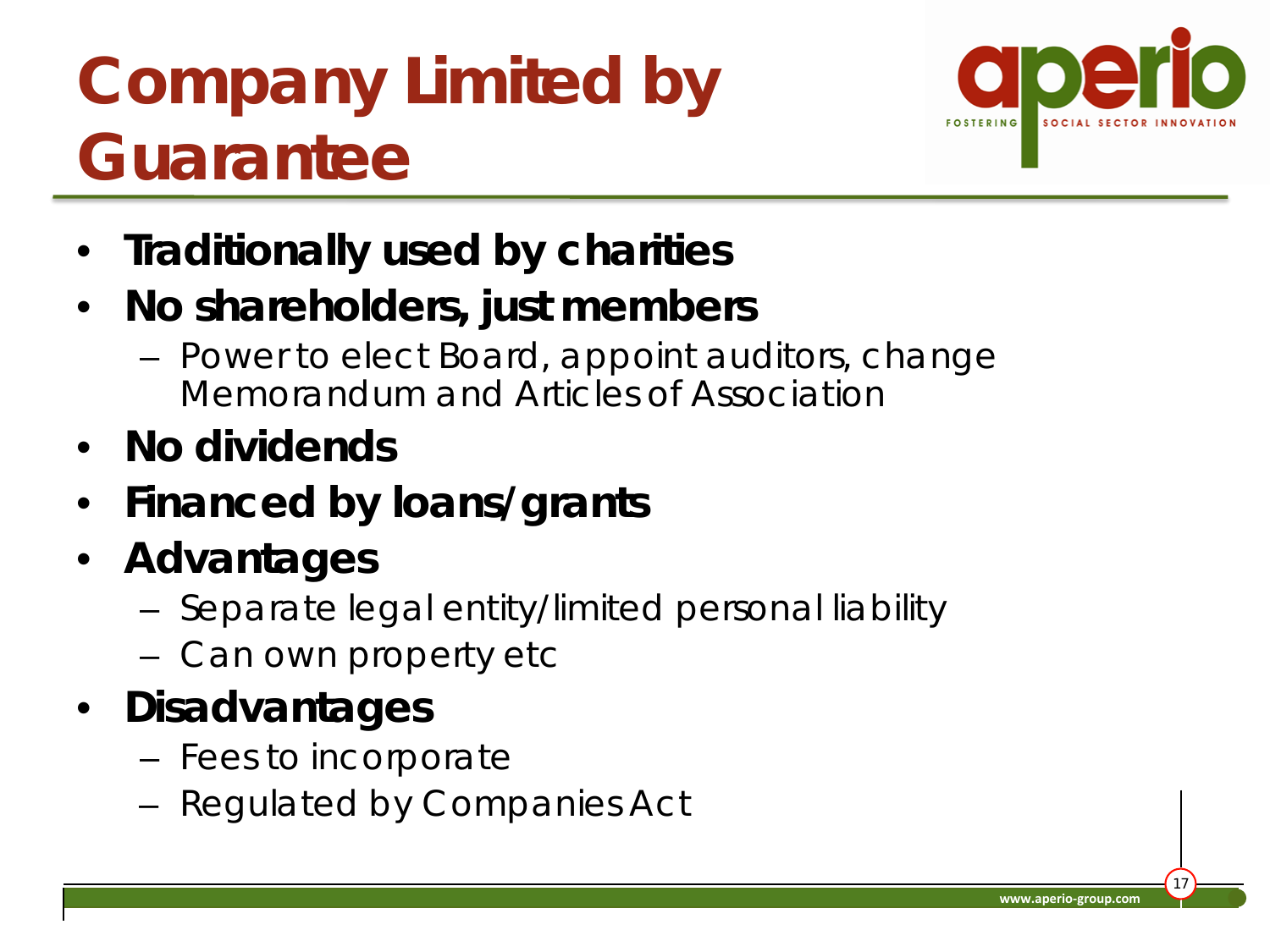# **Company Limited by Shares**



- **For profit/commercial with share capital**
- **Objects may include social mission**
- **Profits paid out by dividends**
- **Company/assets may be sold**
- **Board members may be paid**
- **Shareholders own company**
	- Power same as CLG plus approve payment of dividends
- **Shareholder agreement**
- **Financed by grants/loans/equity**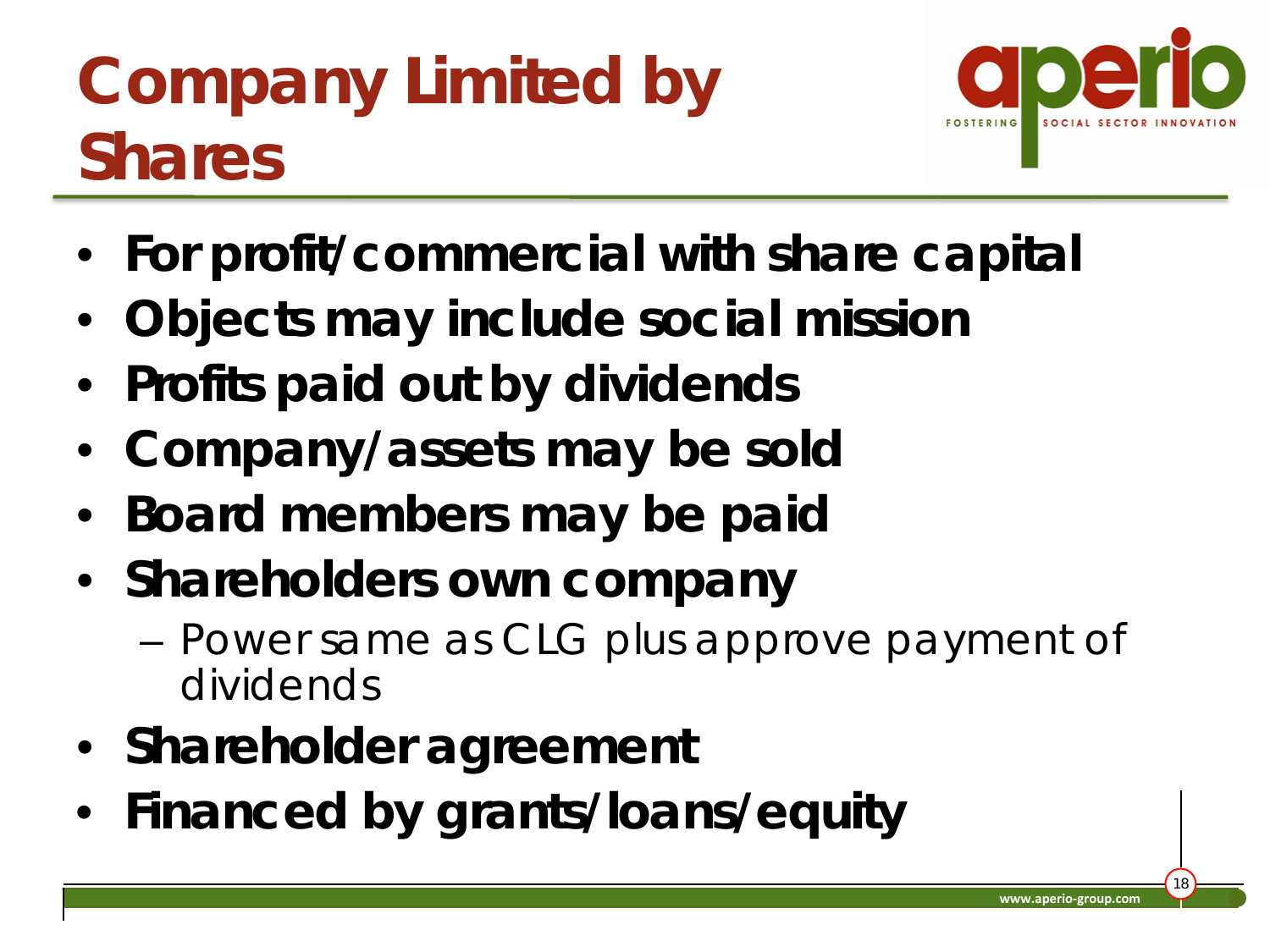**Industrial and Provident Societies (Mutual or Cooperative Bodies)**



- **Directors (Management committee members) are elected from the membership on the basis of one member, one vote**
- **Liability of Members is limited**
- **Loan finance with interest payable**
- **A form of equity is available through shareholding membership, capped at a maximum of £20,000 per member**
- **May be charitable in terms of tax status**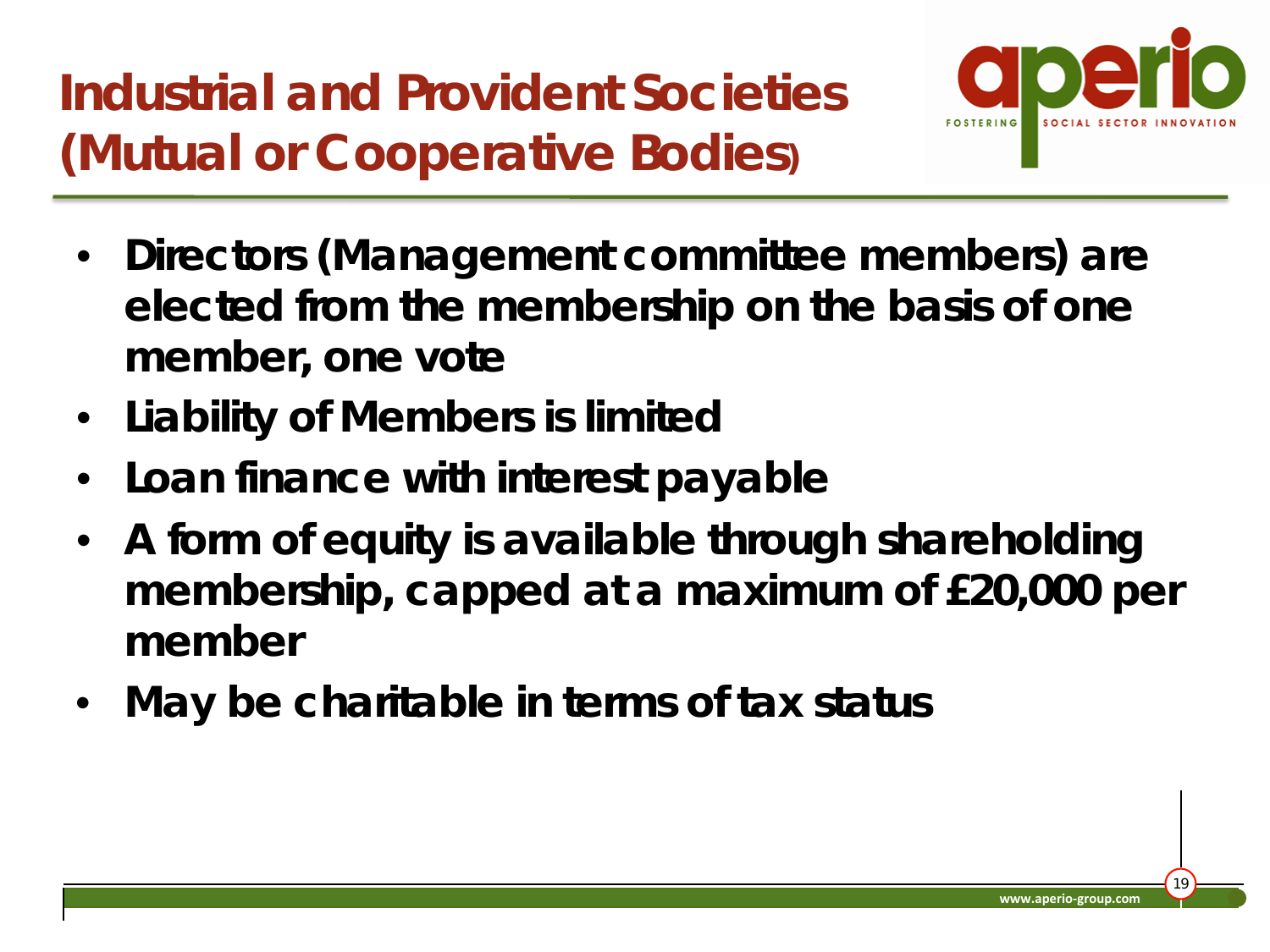

## **Charity**

- **It is a status (incorporated or unincorporated)**
- **Exclusively charitable objects**
	- Relief of poverty
	- Advancement of education or religion
	- Beneficial to the community
- **Benefits**
	- Not pay income/capital gains tax; gift aid/rate relief
	- Public image
	- Funding opportunities e.g. trusts
- **Some limitations on political activity/trading**
- **Can 'own' CIC/CLG/CLS**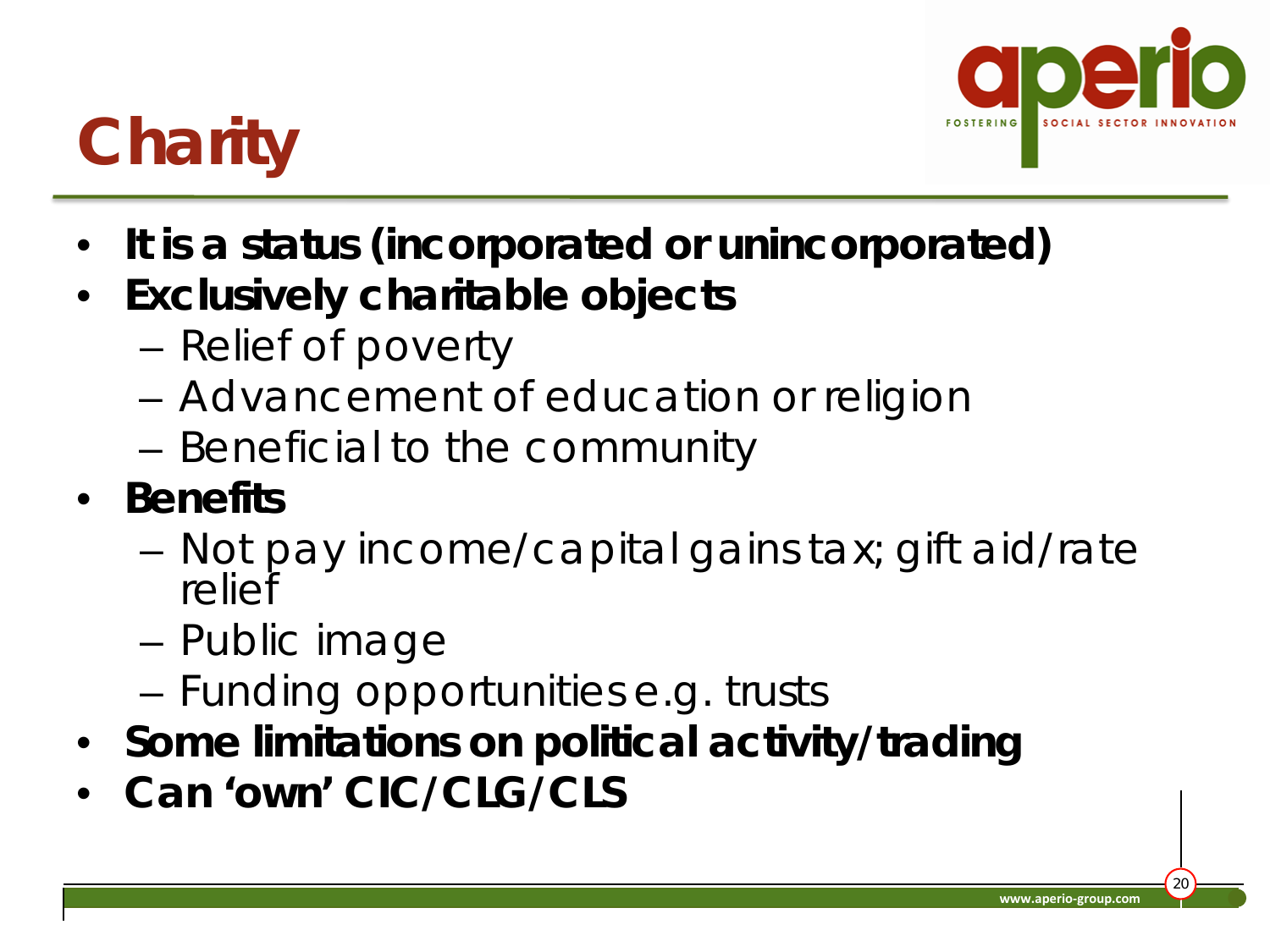# **Community Interest Company**



- **Social benefit whilst being commercial**
	- CIC's may not be a charity/no tax advantages
	- Mission is in the community interest
	- Potential confusion of ends help vs. profit
- **Assets are locked in**
	- Limited dividends to shareholders
	- Restricted interest payments re loans
- **May be financed by grants/loans/equity**
- **CLS/CLG can be converted to a CIC**